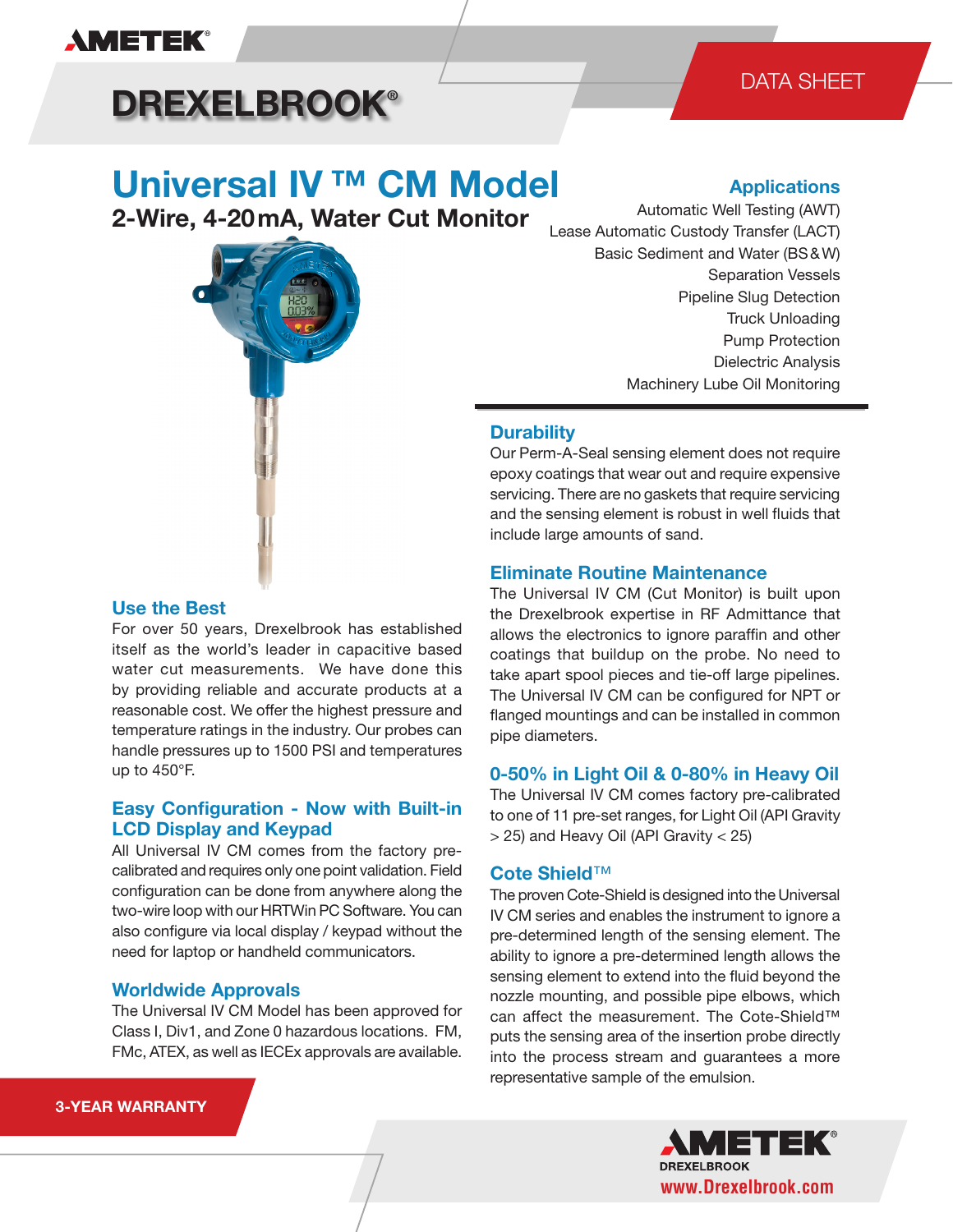## **Operating Principle**

The method of using RF Admittance to measure water cut is widely successful because of the large difference between the dielectric constants of oil (k  $\approx$  2.3) and water (k  $\approx$  80). The sensing element and the pipe wall form the necessary two surfaces of the concentric capacitor. The system electronics transmit a radio frequency voltage to the sensing element that measures changes in capacitance. As the amount of water in the flowing oil increases, the net dielectric of the fluid increases which causes the capacitance to increase. The onboard electronics will compute the relationship between capacitance change and water cut. Straightforward, Reliable, Proven.

## **Typical Arrangement**

## **Capacitance Change with Water Content 0-50 % in Heavy Oil**





## **Drexelbrook Sampling Advantage**

The Drexelbrook insertion probe design enables it to analyze a large representative sample of the fluid that other manufacturers can not. The Universal IV CM utilizes a sensing element that is unique in its ability to be installed directly into the process without requiring spool pieces, side-arms or slipstreams. The sensing element shown will extend directly into the main process line for a minimum of 15 inches. The advantage of this is the capacitance of the fluid is taken over the entire length of the probe to create an averaging effect. The measurement is now taking a better sample of the fluid over a larger range to produce a smoother, more accurate, response.



**DREXELBROOK www.Drexelbrook.com**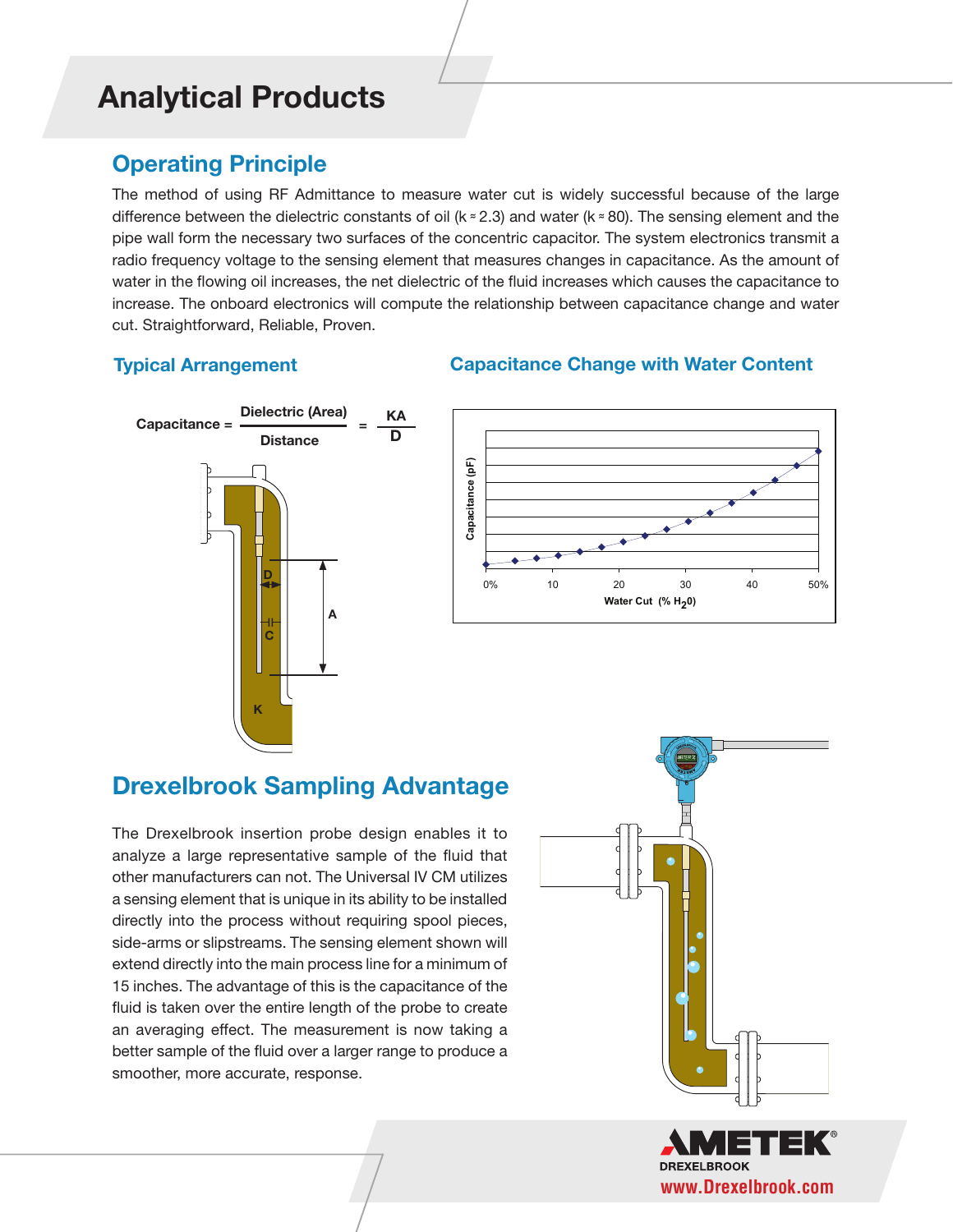### **Sensing Element Selection**

The Universal IV™ Cut Monitor sensing element is selected based on pipe size, wetted parts, NACE requirement and pressure/temperature. Pipe sizes of 8" or larger or in tank installations require a concentric shield as well. Below is a selection guide of the standard sensing elements with 3-terminal connection and Cote-Shield™.

| Probe<br>Model #             | <b>Probe</b><br>3-Digit<br>Code | <b>Probe Description</b>                                                                                                                                                                    | <b>Wetted</b><br>Parts         | <b>Nace</b><br><b>Available</b> | <b>Pipe</b><br><b>Size</b> | Retrofit<br>IS/<br><b>Xproof</b> | Pressure /<br><b>Temperature</b>    |
|------------------------------|---------------------------------|---------------------------------------------------------------------------------------------------------------------------------------------------------------------------------------------|--------------------------------|---------------------------------|----------------------------|----------------------------------|-------------------------------------|
| 700-1202-001                 | 101                             | 3/8" OD active section - Length determined by pipe size<br>With tab connection for remote installations & dual seal                                                                         | 316/316L SS and<br>PEEK*       | Yes                             | Less than 8"               | R02 / R12                        | 200 psi at 450F                     |
| 700-1202-015                 | 104                             | 3/8" OD active section with 1.66"" OD Perforated Concentric shield<br>With tab connection for remote installations & dual seal                                                              | 316/316L SS and<br><b>PEEK</b> | Yes                             | In tank                    | R02 / R12                        | 200 psi at 450F                     |
| 700-1202-016                 | 251                             | 3/8" OD active section with 1.66"" OD Perforated Concentric shield<br>(Integral only)                                                                                                       | 316/316L SS and<br>PEEK        | Yes                             | In tank                    | N/A                              | 200 psi at 450F                     |
| 700-1202-021                 | 253                             | 3/8" OD active section - Length determined by pipe size (Integral only)                                                                                                                     | 316/316L SS and<br>PEEK        | Yes                             | Less than 8"               | N/A                              | 200 psi at 450F                     |
| 700-1202-041                 | 106                             | 3/8" OD active section - Length determined by pipe size<br>With tab connection for remote installations & dual seal                                                                         | 316/316L SS and<br>PEEK        | Yes                             | Less than 8"               | R02 / R12                        | 1000 psi at 250F<br>300 psi at 450F |
| 700-1202-042                 | 256                             | 3/8" OD active section - Length determined by pipe size (Integral only)                                                                                                                     | 316/316L SS and<br>PEEK        | Yes                             | Less than 8"               | N/A                              | 1000 psi at 250F<br>300 psi at 450F |
| 700-1202-045                 | 107                             | 3/8" OD active section with 1.66" OD Perforated Concentric shield<br>With tab connection for remote installations & dual seal                                                               | 316/316L SS and<br>PEEK        | Yes                             | In tank                    | R02 / R12                        | 1000 psi at 250F<br>300 psi at 450F |
| 700-1202-046                 | 257                             | 3/8" OD active section with 1.66" OD Perforated Concentric shield (Integral<br>only)                                                                                                        | 316/316L SS and<br>PEEK        | Yes                             | In tank                    | N/A                              | 1000 psi at 250F<br>300 psi at 450F |
| 700-1202-051                 | 108                             | 3/8" OD active section with Center Rod Stop - Length determined by pipe<br>size. With tab connection for remote installations & dual seal                                                   | 316/316L SS and<br>PEEK        | Yes                             | Less than 8"               | R02 / R12                        | 1500 psi at 250F<br>500 psi at 450F |
| 700-1202-052                 | 258                             | 3/8" OD active section with Center Rod Stop - Length determined by pipe<br>size (Integral only)                                                                                             | 316/316L SS and<br>PEEK        | Yes                             | Less than 8"               | N/A                              | 1500 psi at 250F<br>500 psi at 450F |
| 700-1202-055                 | 109                             | 3/8" OD active section with Center Rod Stop - Length determined by<br>pipe size. Perforated Concentric shield. With tab connection for remote<br>installations & dual seal                  | 316/316L SS and<br>PEEK        | Yes                             | In tank                    | R02 / R12                        | 1500 psi at 250F<br>500 psi at 450F |
| 700-1202-061                 | 110                             | 3/8" OD active section with 1.6" OD slotted concentric shield. With tab<br>connection for remote installations & dual seal                                                                  | 316/316L SS and<br>PEEK        | Yes                             | 8" and<br>larger           | R02 / R12                        | 1000 psi at 250F<br>300 psi at 450F |
| 700-1202-062                 | 260                             | 3/8" OD active section with 1.66" OD slotted concentric shield<br>(Integral only)                                                                                                           | 316/316L SS and<br>PEEK        | Yes                             | 8" and<br>larger           | N/A                              | 1000 psi at 250F<br>300 psi at 450F |
| 700-1202-081                 | 111                             | 3/8" OD active section with Center Rod Stop - Length determined by<br>pipe size. With 1.66 OD slotted concentric shield. With tab connection for<br>remote installations & dual seal        | 316/316L SS and<br>PEEK        | Yes                             | 8" and<br>larger           | R02 / R12                        | 1500 psi at 250F<br>300 psi at 450F |
| 700-1202-082                 | 261                             | 3/8" OD active section with Center Rod Stop - Length determined by pipe<br>size With 1.66 OD slotted concentric shield (Integral only)                                                      | 316/316L SS and<br>PEEK        | Yes                             | 8" and<br>larger           | N/A                              | 1500 psi at 250F<br>500 psi at 450F |
| 700-1202-0XX<br>$(91 - 403)$ | 112                             | 1" NPT, 3/8" OD active section - Length determined by pipe size<br>Applies to any 700-1202 series. Reduces all lengths by 1.5"<br>With tab connection for remote installations & dual seal" | 316/316L SS and<br>PEEK        | Yes                             | Less than<br>8"            | R02 / R12                        | 1500 psi at 250F<br>500 psi at 450F |
| 700-1202-0XX<br>$(91 - 416)$ | 262                             | 1" NPT, 3/8" OD active section - Length determined by pipe size. Applies<br>to any 700-1202 series. Reduces all lengths by 1.5". (Integral only)                                            | 316/316L SS and<br>PEEK        | Yes                             | Less than 8"               | N/A                              | 1500 psi at 250F<br>500 psi at 450F |
| 700-0201-051                 | 328                             | 1/4" OD active section - Length 18.7" fixed by pipe size                                                                                                                                    | 316/316L SS and<br>Teflon      | Yes                             | 1"                         | R02                              | 1000 psi at 100F<br>200 psi at 450F |
| 700-0201-052                 | 329                             | 1/4" OD active section - Length 28.1" fixed by pipe size                                                                                                                                    | 316/316L SS and<br>Teflon      | Yes                             | 2"                         | <b>R02</b>                       | 1000 psi at 100F<br>200 psi at 450F |
| 700-0201-058                 | 330                             | 1/4" OD active section - Length 37" fixed by pipe size. With 1.66" OD<br>slotted concentric shield                                                                                          | 316/316L SS and<br>Teflon      | Yes                             | 8" and<br>larger           | R02                              | 1000 psi at 100F<br>200 psi at 450F |
| 700-0201-059                 | 331                             | 1/4" OD active section - Length 27" fixed by pipe size. With 1.66" OD<br>Perforated concentric shield                                                                                       | 316/316L SS and<br>Teflon      | Yes                             | In tank                    | R02                              | 1000 psi at 100F<br>200 psi at 450F |
| 700-0202-053                 | 332                             | 1/2" OD active section - Length 29" fixed by pipe size                                                                                                                                      | 316/316L SS and<br>Teflon      | Yes                             | 3"                         | <b>R04</b>                       | 1000 psi at 100F<br>200 psi at 450F |
| 700-0202-054                 | 333                             | 1/2" OD active section - Length 32.1" fixed by pipe size                                                                                                                                    | 316/316L SS and<br>Teflon      | Yes                             | 4"                         | <b>R04</b>                       | 1000 psi at 100F<br>200 psi at 450F |
| 700-0202-056                 | 334                             | 1/2" OD active section - Length 38.4" fixed by pipe size                                                                                                                                    | 316/316L SS and<br>Teflon      | Yes                             | 6"                         | <b>R04</b>                       | 1000 psi at 100F<br>200 psi at 450F |

*\* PEEK is a high temperature thermoplastic with characteristics similar to TFE but with far better abrasion resistance. PEEK is compatible with the same materials as 316 SS; except for sulfuric acid, methyl ethyl ketone, concentrated phenol, or nitric acid. Consult the factory for questions on additional material compatibility.*

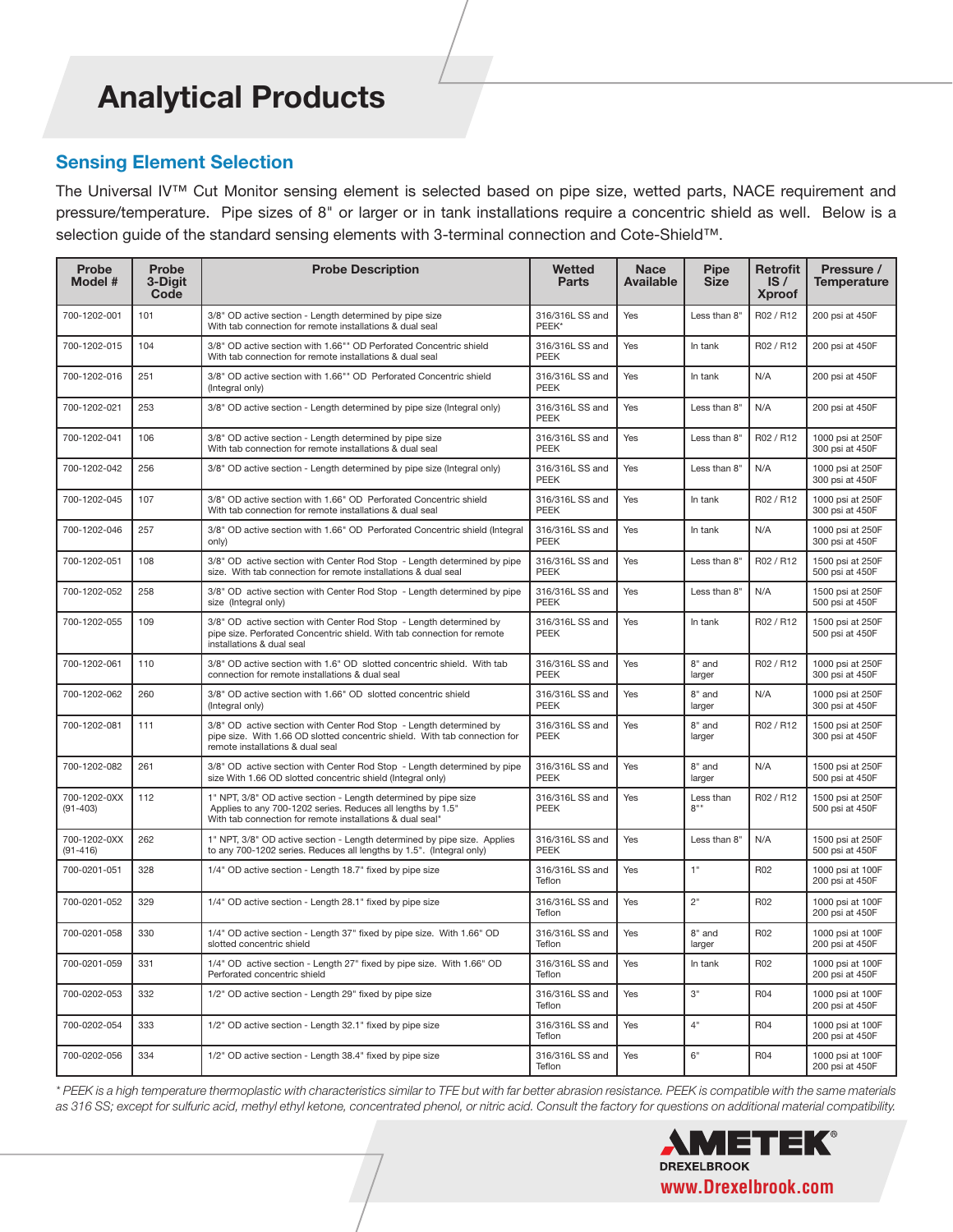## **Sensing Element Sizing**

The Cut Monitor sensing element varies with pipe size. The larger the pipe diameter size, the longer the sensing element active length must be. The Cote-Shield length is sized so the sensing element is fully extended into the fluid beyond nozzles and elbows. Below are some standard look up tables.

| 700-1202-0XX Series Sensing Elements |                           |                         |  |  |  |  |
|--------------------------------------|---------------------------|-------------------------|--|--|--|--|
| <b>Pipe Size</b>                     | <b>Cote-Shield Length</b> | <b>Insertion Length</b> |  |  |  |  |
| $1\frac{1}{2}$ "                     | 3.5"                      | 18.25"                  |  |  |  |  |
| $1\frac{1}{2}$ "                     | 6"                        | 20.75"                  |  |  |  |  |
| $1\frac{1}{2}$ "                     | 10"                       | 24.75"                  |  |  |  |  |
| 2"                                   | 3.5"                      | 21.25"                  |  |  |  |  |
| 2 <sup>''</sup>                      | 6"                        | 23.75"                  |  |  |  |  |
| $2^{\circ}$                          | 10"                       | 27.75"                  |  |  |  |  |
| 3"                                   | 3.5"                      | 25.5"                   |  |  |  |  |
| 3"                                   | 6"                        | 28"                     |  |  |  |  |
| 3"                                   | 10"                       | 32"                     |  |  |  |  |
| 4"                                   | 6"                        | 31.125"                 |  |  |  |  |
| 4"                                   | 10"                       | 35.125"                 |  |  |  |  |
| 6"                                   | 6"                        | 35.375"                 |  |  |  |  |
| 6"                                   | 10"                       | 39.375"                 |  |  |  |  |
| $8"$ and $>$                         | 10"                       | 25.5"                   |  |  |  |  |
| In Tank                              | 3.5"                      | 19"                     |  |  |  |  |
| In Tank                              | 6"                        | 21.5"                   |  |  |  |  |
| In Tank                              | 10"                       | 25.5"                   |  |  |  |  |

## **Sensing Element Dimensions**



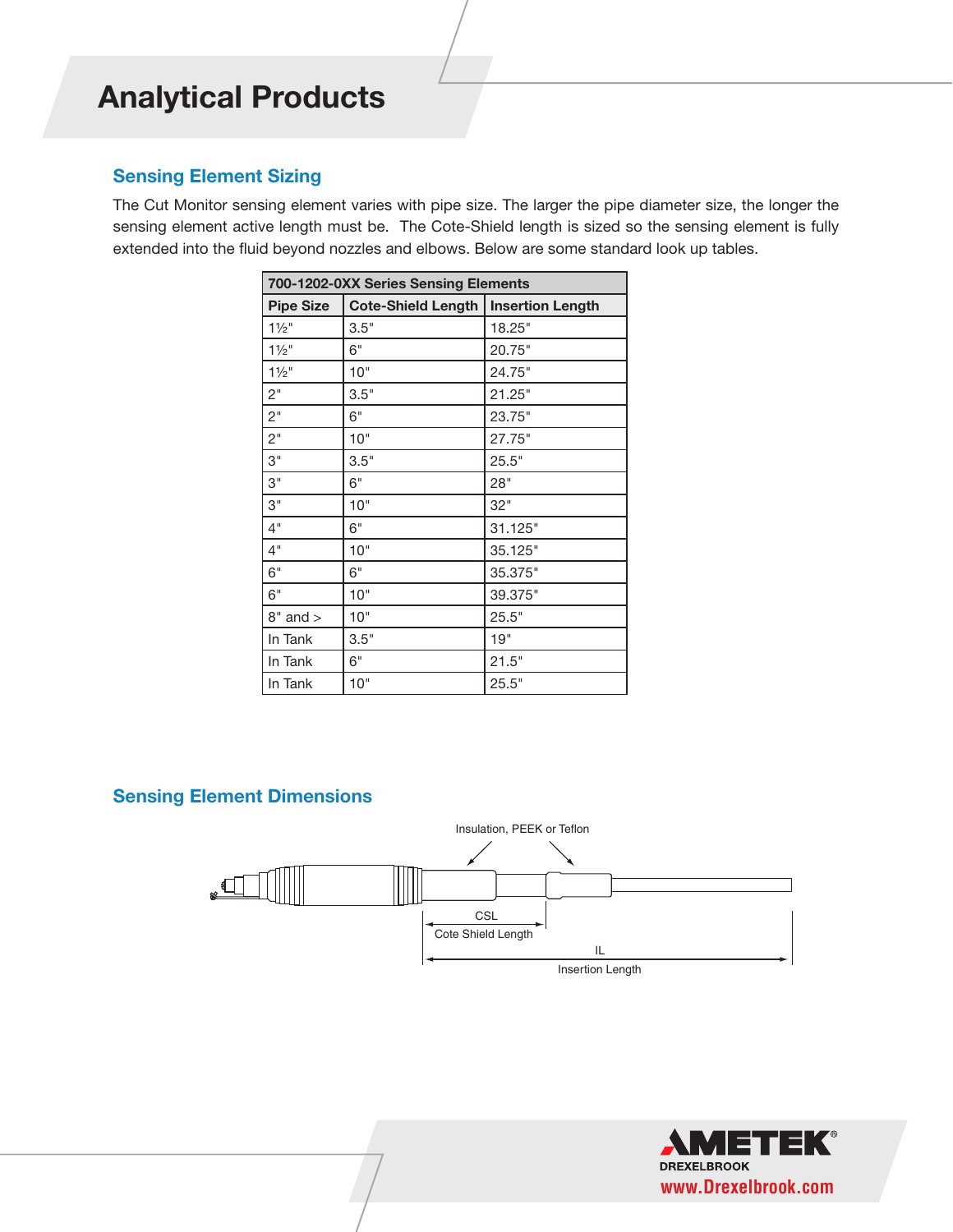## **Integral Mounting / Dimensions - inches (mm)**



## **Remote Mounting / Dimensions - inches (mm)**



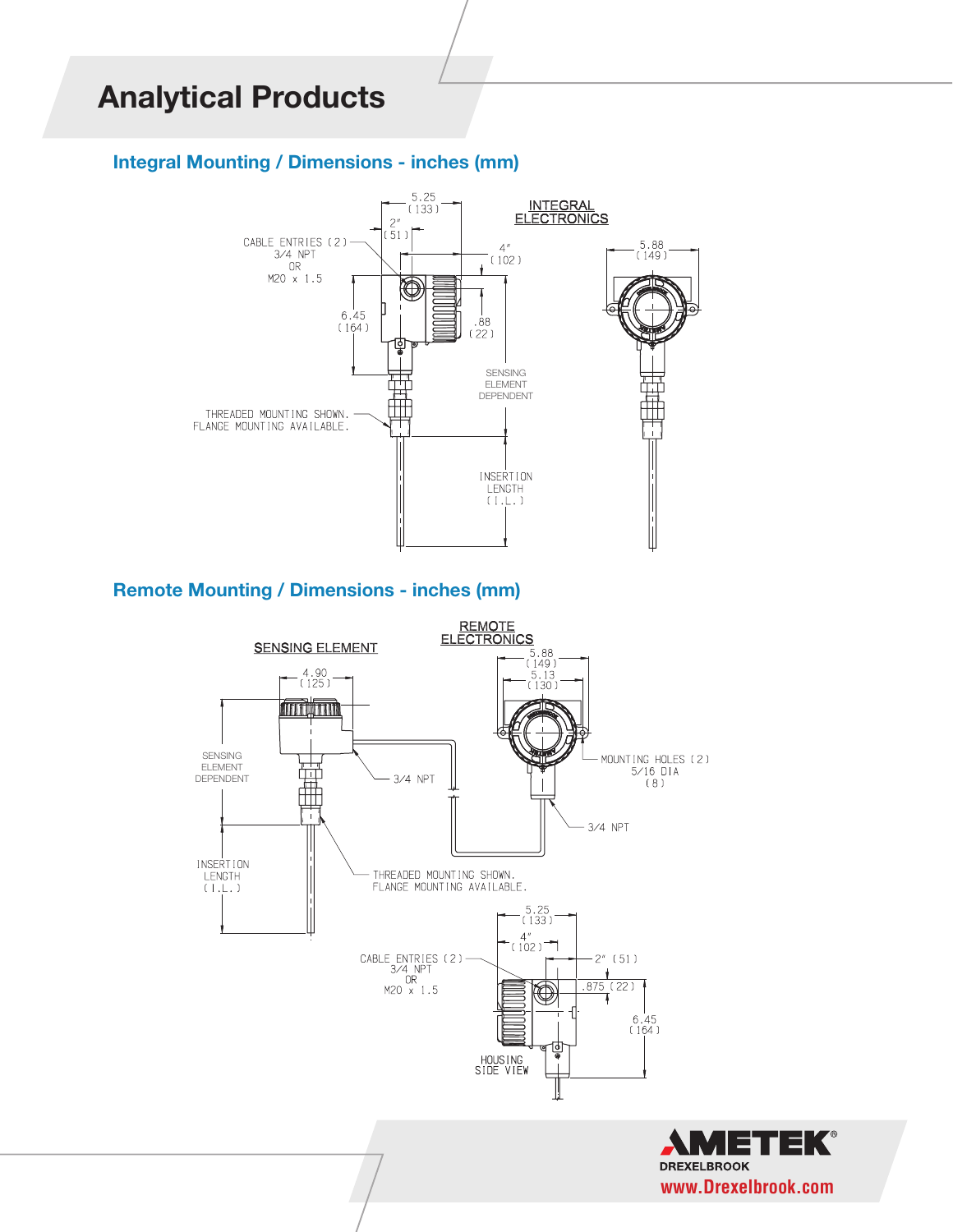### **Specifications**

#### **Technology**

RF Admittance / Capacitance

#### **Supply Voltage**

13-30VDC, 2-wire loop powered

#### **Ouput/Digital Protocol**

4-20mA, HART

Compatible with HART®

#### **Accuracy and Resolution**

| <b>Water Cut</b>     | <b>Nominal Water Cut Water Cut</b> |                     |  |  |
|----------------------|------------------------------------|---------------------|--|--|
| Range                | Variance*                          | <b>Resolution**</b> |  |  |
| 0 to $1\%$           | $+/- 0.03$                         | 0.0002              |  |  |
| 0 to $5%$            | $+/- 0.04$                         | 0.0009              |  |  |
| 0 to 10%             | $+/- 0.04$                         | 0.0009              |  |  |
| 0 to 30%             | $+/- 0.12$                         | 0.0030              |  |  |
| 0 to 50%             | $+/- 0.35$                         | 0.0080              |  |  |
| 0 to 80% (Heavy Oil) | $+/- 0.25$                         | 0.0035              |  |  |

The measurement accuracy of an inline, dynamic water cut measurement is dependent upon many process variables including: oil dielectric consistency, fluid velocity at the sample point, mounting geometry and homogeneity of the oil/water emulsion. The values above represent nominal water cut measurement variances for a properly installed sensor under consistent measurement point conditions.

\*\* The smallest water cut step that the instrument can resolve

#### **Load Resistance**

Maximum 550 ohms at 24 VDC Minimum 250 ohms for HART protocol

**Ambient Temperature**

-40°C to 85°C (-40°F to 167°F)

#### **Process Temperature**

Up 232°C (450°F)

## **Retrofit Upgrade**

**Process Pressure** Up 103 bar (1,500 psi), probe dependent

## **Process Connection**

NPT, ANSI, and more upon request

**Integral or Remote Configuration** 25 ft max cable length for remote configuration

#### **Response Time**

350 msec nominal (no damping applied)

1-90 seconds programmable damping time

**Supply Voltage Effect** 0.2% of full scale max

#### **Temperature Effect**

0.5% per 100°F (37.7°C) change

#### **Start-Up Time**

< 12 seconds

#### **Configuration and Calibration**

Standard LCD display and keypad are built-in HRTWIN™ PC-based software (free download)

#### **Emission and Surge Protection**

Compliant with IEC6100-4.2, 3, 4, 6, 8 Compliant with CISPR11 Group I, Class B

#### **Approvals**

Intrinsically Safe (IS) Explosion Proof (XP) without IS barrier FM, FMc, ATEX, IECEx CE Mark



The Universal IV CM is backward compatible with Drexelbrook's previous Cut Monitors including CM-6 and CM-3. You can leave your probe in the pipe and upgrade your electronics. Refer to retrofit model R02, R04, and R12.

### **Start-Up Service**

Thousands of cut monitor installations have shown us that the initial start-up of any analytical device is critical. Applications that use the cut monitor for process control and custody transfer demand the most from these devices and can not afford to sacrifice accuracy or reliability.

AMETEK Drexelbrook offers installation and start-up service on all of our cut monitor products. Factory trained service engineers can assist you with the installation, start-up, and calibration of your device.

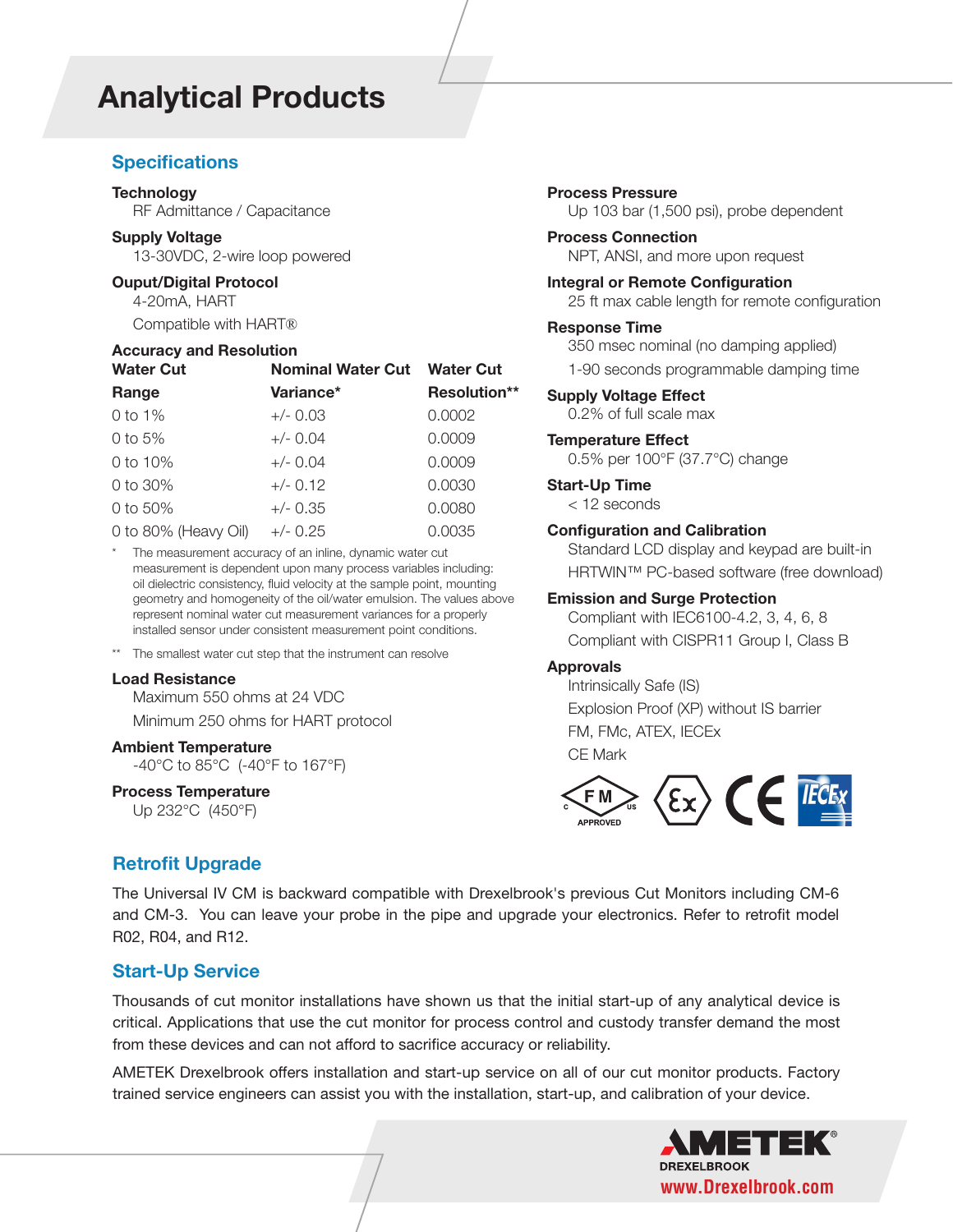**Process connection (XX)**

## **Model Numbering - System Electronics and Probe Model**

|   | <b>Technology</b>                                                                                                             |  |  |  |  |  |  |
|---|-------------------------------------------------------------------------------------------------------------------------------|--|--|--|--|--|--|
| U | Universal IV                                                                                                                  |  |  |  |  |  |  |
|   |                                                                                                                               |  |  |  |  |  |  |
|   | Measurement Type / Frequency and Phasing<br><b>C0</b> Water Cut Monitor Electronics                                           |  |  |  |  |  |  |
|   | <i><b>O</b></i> Digital Protocols                                                                                             |  |  |  |  |  |  |
|   | <b>HART<sup>®</sup></b><br>1.                                                                                                 |  |  |  |  |  |  |
|   | <b>Future Use</b>                                                                                                             |  |  |  |  |  |  |
|   | 0<br><b>Future Use</b>                                                                                                        |  |  |  |  |  |  |
|   | <b>Approvals</b>                                                                                                              |  |  |  |  |  |  |
|   | 0<br>Unapproved                                                                                                               |  |  |  |  |  |  |
|   | <b>FM/FMcIS</b><br>1                                                                                                          |  |  |  |  |  |  |
|   | <b>FM/FMcXP</b><br>$\overline{2}$                                                                                             |  |  |  |  |  |  |
|   | 3<br>ATEX ia<br>4                                                                                                             |  |  |  |  |  |  |
|   | ATEX d [ia]<br>5<br><b>IECEx</b> ia                                                                                           |  |  |  |  |  |  |
|   | 6<br>IECEx d [ia]                                                                                                             |  |  |  |  |  |  |
|   | <b>Electrical Connection</b>                                                                                                  |  |  |  |  |  |  |
|   | 3/4" NPT without external ground lug<br>0                                                                                     |  |  |  |  |  |  |
|   | 1<br>M20 with external ground lug                                                                                             |  |  |  |  |  |  |
|   | $\overline{2}$<br>3/4" NPT with external ground lug                                                                           |  |  |  |  |  |  |
|   | Surge / Noise Suppression                                                                                                     |  |  |  |  |  |  |
|   | No additional filtering required<br>0<br>Signal filtering RFI and Surge protection (Integral or Remote)<br>1.                 |  |  |  |  |  |  |
|   | $\overline{2}$<br>Probe RFI (Remote only)                                                                                     |  |  |  |  |  |  |
|   | 3<br>Signal filtering and Probe RFI (Remote only)                                                                             |  |  |  |  |  |  |
|   | 4<br>Probe HDSP (Heavy Duty Spark Protector) - Remote only                                                                    |  |  |  |  |  |  |
|   | 5<br>Signal filtering and Probe HDSP (Remote only)                                                                            |  |  |  |  |  |  |
|   | 6<br>Probe RFI and Probe HDSP (Remote only)<br>7<br>Signal filtering and Probe RFI and Probe HDSP (Remote only)               |  |  |  |  |  |  |
|   | Integral / Remote options                                                                                                     |  |  |  |  |  |  |
|   | Integral configuration<br>0                                                                                                   |  |  |  |  |  |  |
|   | Remote configuration without cable<br>1.                                                                                      |  |  |  |  |  |  |
|   | 2<br>Remote configuration with 10 ft General Purpose Cable<br>3                                                               |  |  |  |  |  |  |
|   | Remote configuration with 25 ft. General Purpose Cable<br>8<br>Remote configuration with 10 ft. Triax Cable                   |  |  |  |  |  |  |
|   | 9<br>Remote configuration with 25 ft. Triax Cable                                                                             |  |  |  |  |  |  |
|   | Е<br>Remote configuration with 10 ft Hi Temp Cable                                                                            |  |  |  |  |  |  |
|   | F<br>Remote configuration with 25 ft. Hi Temp Cable                                                                           |  |  |  |  |  |  |
|   | Remote configuration with 10 ft Hi Temp Composite Cable<br>L<br>Remote configuration with 25 ft. Hi Temp Composite Cable<br>M |  |  |  |  |  |  |
|   | z<br>Remote configuration with custom cable                                                                                   |  |  |  |  |  |  |
|   | Dual seal option                                                                                                              |  |  |  |  |  |  |
|   | Without Dual Seal option<br>0                                                                                                 |  |  |  |  |  |  |
|   | With Dual Seal option<br>1                                                                                                    |  |  |  |  |  |  |
|   | <b>Sensing Element Code</b>                                                                                                   |  |  |  |  |  |  |
|   | ### Sensing element 3-digit code (Refer to probe selection table)<br>000 Remote System without a probe                        |  |  |  |  |  |  |
|   | <b>ZZZ</b> Special sensing element                                                                                            |  |  |  |  |  |  |
|   | R## Retrofit kit upgrade with probe dependent adapters R02, R04 or R12 (Refer to table)                                       |  |  |  |  |  |  |
|   | <b>Cut Monitor Software</b>                                                                                                   |  |  |  |  |  |  |
|   | No Pre-Calibration<br>0<br>Α<br>Light Oil -- 0 - 1%                                                                           |  |  |  |  |  |  |
|   | в<br>Light Oil -- 0 - 5%                                                                                                      |  |  |  |  |  |  |
|   | с<br>Light Oil -- 0 - 10%                                                                                                     |  |  |  |  |  |  |
|   | Light Oil -- 0 - 30%<br>D                                                                                                     |  |  |  |  |  |  |
|   | Е<br>Light Oil -- 0 - 50%                                                                                                     |  |  |  |  |  |  |
|   | F<br>Heavy Oil -- 0 - 1%<br>G<br>Heavy Oil -- 0 - 5%                                                                          |  |  |  |  |  |  |
|   | н<br>Heavy Oil -- 0 - 10%                                                                                                     |  |  |  |  |  |  |
|   | Heavy Oil -- 0 - 30%<br>J.                                                                                                    |  |  |  |  |  |  |
|   | Heavy Oil -- 0 - 50%<br>J                                                                                                     |  |  |  |  |  |  |
|   | M<br>Heavy Oil -- 0 - 80%                                                                                                     |  |  |  |  |  |  |
|   | z<br>Special Software - Contact Factory                                                                                       |  |  |  |  |  |  |
|   | U C 0 1 0                                                                                                                     |  |  |  |  |  |  |
|   |                                                                                                                               |  |  |  |  |  |  |
|   |                                                                                                                               |  |  |  |  |  |  |